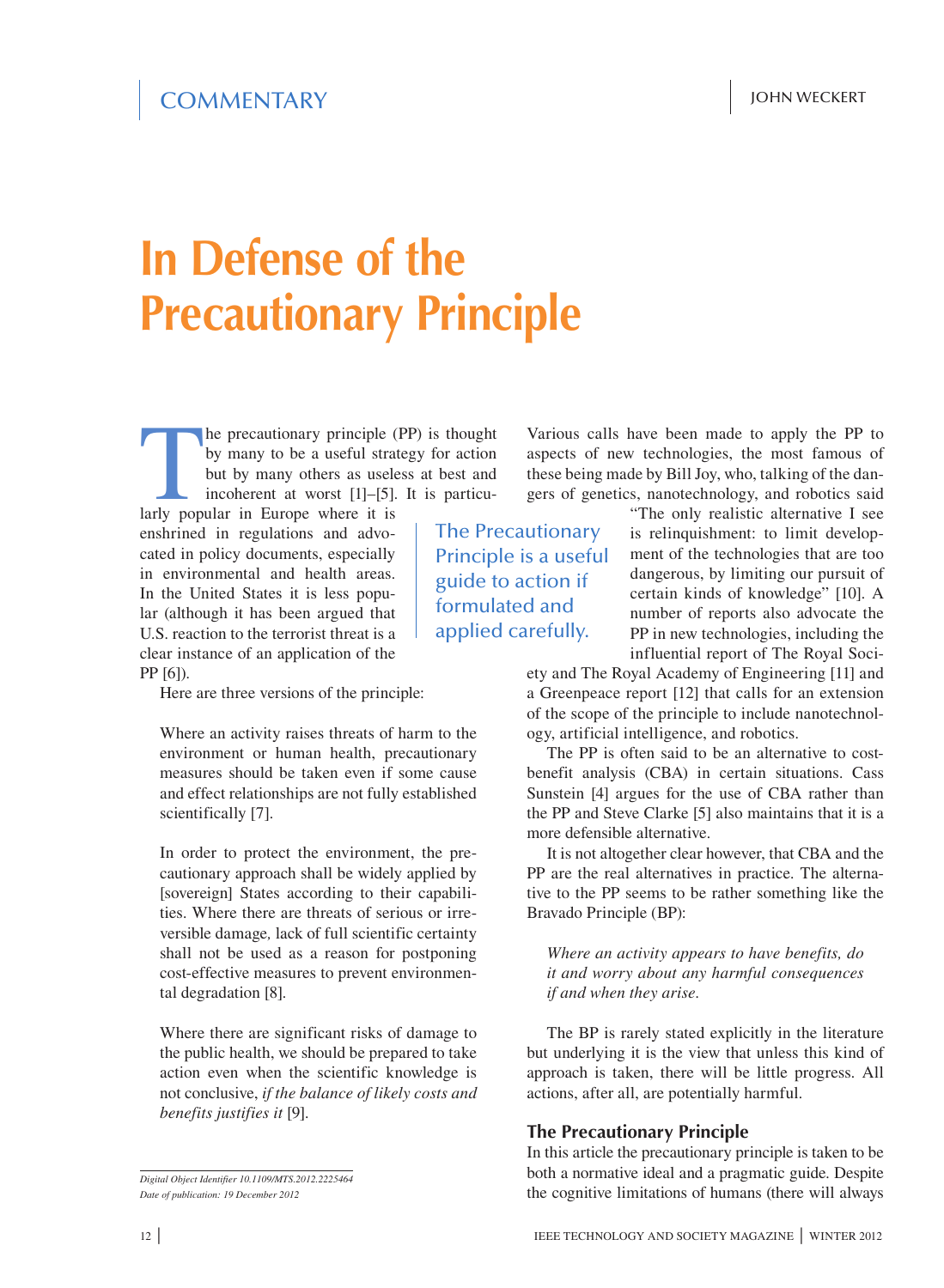be some doubt about whether we have acted in the best way to reduce or eliminate some future harm), in certain cases it is a principle that ought, morally, to be applied. More importantly however, it is also a pragmatic guide, and despite commonly raised difficulties, it is a reasonable and coherent principle and a useful guide to action if formulated and applied carefully.

A generic formulation of the PP is:

If *action A* has som*e possibility P* of causing harmful *effect E* then apply *remedy R* (based on Manson, [13]) where

*Action A* is some scientific research or technological or other development, or some action, e.g. research into and development of RFID chips, or the use of nanoparticles in sunscreens; *Possibility P* is more than a logical possibility; it must be an empirical probability. There must be *some* scientific evidence that A does or can cause E, even if this evidence is weak. Examples are that the RFID chips implanted in humans cause privacy problems and that nanoparticles in sunscreens are dangerous to humans.

*Effect E* is some serious or perhaps catastrophic or irreversible harm.

*Remedy R* is some measure or measures that should be taken to avoid or minimise E occurring, e.g. halting or never starting the research, the development or the use of some technologies or products.

## **Problems with the Precautionary Principle**

Weckert and Moor [14] have defended the PP against four criticisms: 1) the difficulty of predicting, 2) the

relationship between the action and the possible harm, 3) the supposed harm itself and, 4) the PP's paradoxical nature. In this article the first three will be only briefly mentioned but the fourth will be considered in some detail. If it is indeed true that the PP

inherently contains a paradox, it is an incoherent principle and of no use.

The first three problems are less worrying.

## **Prediction**

The PP does involve predicting consequences of scientific and technological research and development and of other actions. This is undoubtedly an activity fraught with dangers. This could be attested to by a Royal Society president, William Thomson (Lord Kelvin) who predicted that "Neither the balloon,





Eruption of Eyjafjallajökull Volcano, Iceland, April 17, 2010.

nor the aeroplane, nor the gliding machine will be a practical success" [15]. But with care, reasonable predictions can be made. For example, given current technology for the monitoring and surveillance of people and the manner in which these technologies have developed and have been used, it is reasonable to predict that with further developments in nanoelectronics and more sensitive sensing devices, that further threats to personal privacy will arise in the future.

## **Relationship between Action and Harm**

This concerns the causal link between the action and the effect. All versions of the PP state that the principle should be applied even if "some cause and effect rela-

> tionships are not fully established scientifically." While scientific certainty is not necessary, the threat of danger must be credible, that is, a hypothesis that that threat is caused by a particular action is a reasonable hypothesis, even if there is little actual evidence to support the

causal link (based on Resnik, [16]).

There must of course be evidence that that sort of hypothesis is a reasonable one in the circumstances. The hypothesis that certain nanoparticles cause harm to humans is reasonable given what is known about asbestos and deserves further testing (it must be noted of course that we regularly breathe in nanoparticles without any apparent harm). It is plausible to believe that they might be harmful even though there may not yet be enough evidence to even say that this is probable.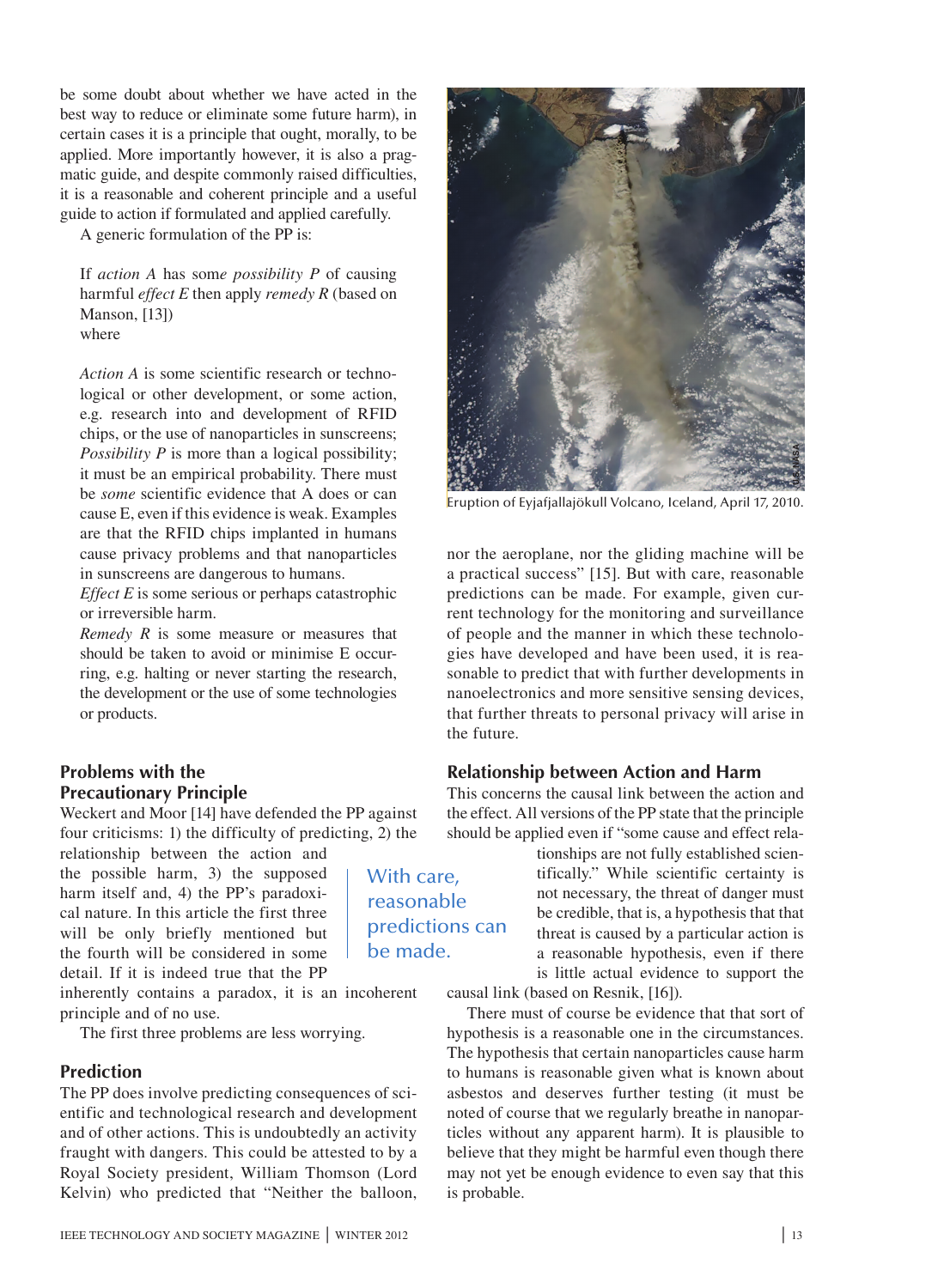# **Nature of the Harm**

Yet another criticism concerns the nature of the harm. In the first formulation of the PP, in the list above, any threat of harm is enough. This is too strong.

The second formulation of the PP on our list modifies this statement, and raises the prospect of "serious or irreversible damage." While both *serious* and *irreversible* require closer examination, this formulation is more plausible, particularly when it involves the suffering and death of humans or widespread destruction of the environment.

#### **The Paradox**

The most serious criticism of the PP, coming from, among others, Sunstein [4] and Clarke [5], is that the Principle is internally incoherent. If it is to be applied to some action in order to avoid a harm, it should also be applied to the action of applying it because that too, at least in many cases, will lead to harm. So it should be both applied and not applied. The paradox arises in the case of the strong version of the precautionary principle (sPP), to be explained shortly.

The problem can be set out as follows:

 Action A1 might cause bad effect Eb1 (harm eventuates because of A1);

 Remedy R1 (don't do A1) stops Eb1 (PP applied); But suppose that A1 causes good effect Eg1 (Eg1 eliminates some harm);

 Then R1 stops Eg1 (harm eventuates because of R1). So, if PP should be applied to A1 (because A1 causes harm) it should also be applied to R1 (because R1 prevents an action that would eliminate some harm)

#### **Possible Solutions**

In the article by Weckert and Moor [14], a way of avoiding the paradox was presented, based on moral duties. The proposal was based on a ranking of duties widely accepted by ethicists. Negative duties, duties not to cause harm are generally held to be more stringent than positive duties, duties to do good. Intermediate duties, duties to do good to someone in situations where we have played a role in harming that person, are somewhere in between.

A straightforward case to illustrate these points is this. The negative duty not to kill a child is normally held to be stronger than the positive duty to save a drowning child. However, if my carelessness caused the child's perilous position, I have an intermediate duty to save the child that is much stronger than a positive duty.

In his recent article Clarke [5] has argued that this solution to the supposed paradox inherent in the PP is inadequate. First, in many cases it does not work and second, in cases where it does, it gives the wrong solutions. This criticism will be examined here. It must be noted that Clarke distinguishes between a strong

The most serious criticism of the **Precautionary** Principle is that it is internally incoherent.

version of the PP (sPP) which only takes harms into account, and a weak version (wPP) that will also consider benefits. The sPP, Clarke argues, is incompatible with CBA, but wPP is compatible. The paradox arises in the case of sPP. Our argument is that the paradox is not a problem even for sPP.

First, Clarke claims, the duties solution does not work in situations where the conflicting duties are of the same type. His example is this (based on Manson [14]):

the U.S. Government, faced with the dilemma of whether or not to comply to the Kyoto protocol, appears to be one such case. It seems that the U.S. Government has an intermediate duty to comply with the Kyoto protocol, as Americans significantly contribute to the fossil fuel emissions that are driving climate change. However, if they do comply with the protocol, then they may risk causing massive civil unrest, as a response to the resulting economic hardships that civilians will be required to endure. As the U.S. Government is significantly responsible for the social circumstances that dispose its citizens towards civil unrest in such circumstances, it seems that they have an intermediate duty not to adhere to the Kyoto protocol [5], [14]–[15].

Formulated in this way, two intermediate duties are in conflict.

Consider now a different formulation of the problem. According to most scientists, continuing to burn fossil fuels at the current rate is unsustainable. Serious environmental harm is inevitable. Even if there is not complete scientific certainty, we should stop it (apply the PP). But stopping it will very likely lead to lowering of living standards and civil unrest so we should not stop it (apply the PP to not stopping it).

The situation looks stark in this simplified version:

- a) Burning fossil fuels causes harm (global warming)
- b) Not burning fossil fuels causes harm given that our way of life currently depends on it

So there is a negative duty in both cases and our strategy does not help. We are damned if we do and damned if we don't, it seems. The PP does appear to be impotent here and CBA to have a definite advantage. It has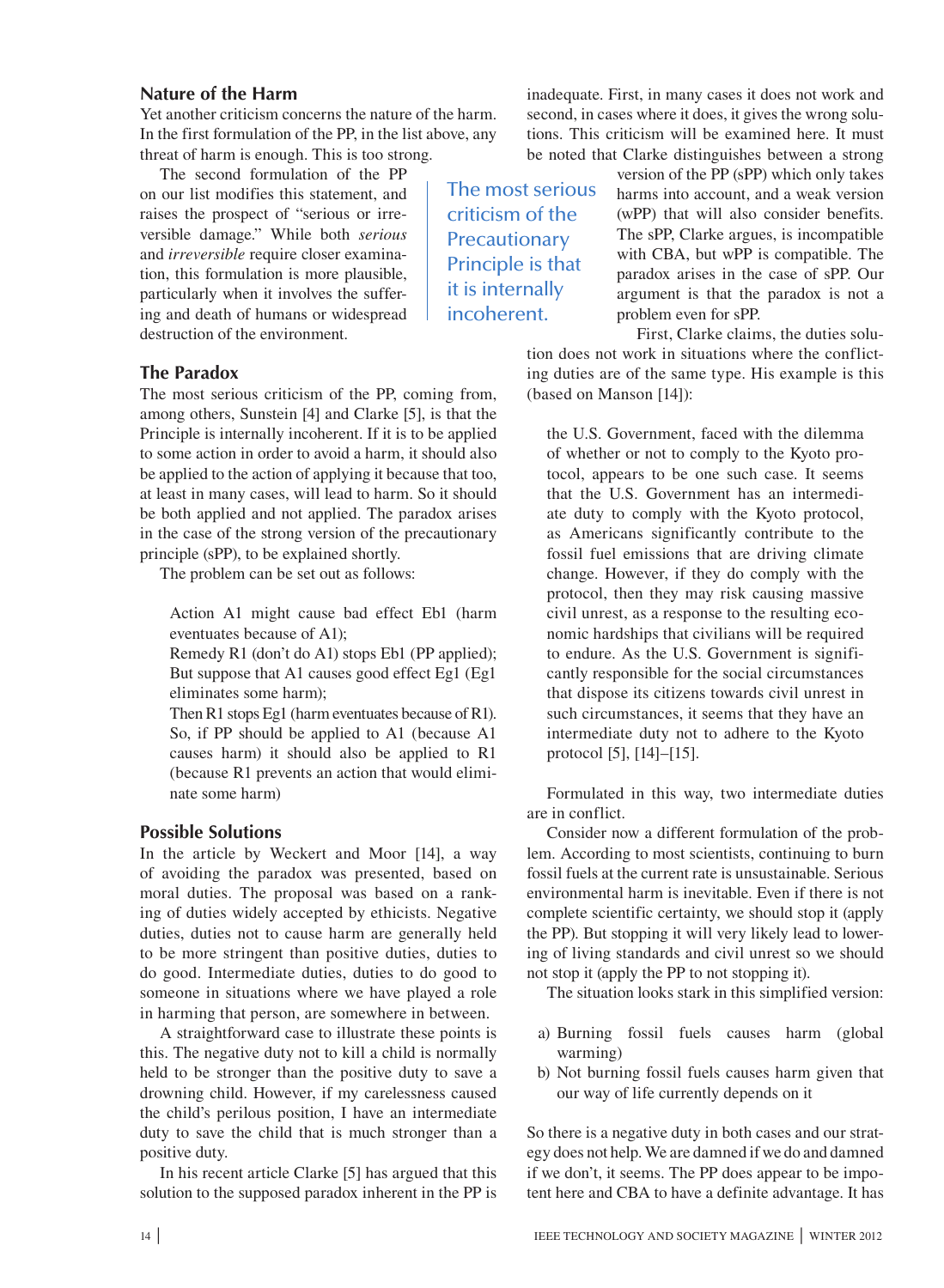the potential to assess the relative harms and come to a decision. Is it worse to have an environment not conducive to life as we know it or to have extreme civil unrest? What is the probability of each? The problem here for CBA is that many subjective judgements need to be made in order to carry out any analysis of the

relative costs and benefits. But at least the situation is not paradoxical. Clarke appears to have identified a genuine difficulty here for our proposal, but more can be said.

Certainly in the case above, harm results from both burning and not burning fossil fuels but not burning fossil fuels is a negative duty and burning them a positive one. Burning fossil fuels causes harm in the same way that drowning a child does. And not burning allows harm just as not rescuing a drowning child does. So the paradox is avoided.

Clarke's second objection is that even in cases where the ranking of duties does avoid the paradox, it is not a sat-

isfactory solution. But it is not obvious that it is not a satisfactory solution. Consider the example of sunscreens containing nanoparticles.

It has been argued (eg., by Faunce *et al.* [17]) that the PP should be applied to the use of sunscreens containing nanoparticles (of titanium dioxide  $(TiO<sub>2</sub>)$  or zinc oxide (ZnO) because of unknown dangers with nanoparticles.

Case 1:

- 1) Applying PP would avoid possible harms relating to the absorption of nanoparticles through the skin.
- 2) Allowing the sunscreen will have the benefit of the wearer not looking like a painted clown.
- 3) Therefore the PP should also be applied to not allowing the sunscreen.
- 4) Therefore the PP could be applied both to allowing and not allowing the sun screen.

But here the negative duty not to harm overrides the positive duty to do good so the paradox does not arise.

Case 2:

- 1) Applying PP would avoid possible harms relating to the absorption of nanoparticles.
- 2) Allowing the sunscreen will reduce cases of skin cancer.
- 3) Therefore the PP should also be applied to not allowing the sunscreen (precautions should be taken to avoid skin cancer).
- 4) Therefore the PP could be applied both to allowing and not allowing the sunscreen.

It has been argued that the precautionary principle should be applied to the use of sunscreens containing nanoparticles because of unknown dangers.

It might be argued that there are two negative duties in case 2, that is, in both stopping the use and allowing the use of the sunscreen. In both cases there is harm. But allowing the use of the sunscreen causes harm, or has the potential to, while disallowing its use only harms by preventing a benefit; the status quo remains.

> The case again seems analogous to that of drowning a child as opposed to not saving a drowning child. Neither is good but the former is worse than the latter. Again the negative duty overrides the positive duty so there is no paradox.

> Assuming the priority of negative over positive duties, why does our solution not work here? According to Clarke, in cases where it does work it does not provide satisfactory solutions. It does not provide satisfactory solutions because judgements must be made with respect to the relative strengths of the various conflicting duties, but in the two cases above it is not clear why this is so. These appear to be obvious examples of nega-

tive duties taking precedent over positive duties.

Clarke also argues that cases exist where a positive duty could plausibly be thought to override a negative one and so, even where the duties are of different kinds, a judgement must be made:

Suppose, for example, that an innocent but curious civilian has wandered into a situation where a bomb is being defused, and in a well meaning but misguided attempt to help, is about to set off the bomb inadvertently. The only way I can prevent this from happening is by throwing a nearby rock at the curious civilian, knocking him unconscious. It seems very plausible to think that, in this case, my positive duty to save the lives of many outweighs my negative duty to prevent harm to the curious civilian (Clarke [5]).

The core of his second objection seems to be that "In general, the weighing of negative, intermediate and positive duties is a matter of judgment and a matter about which there are no simple rules." It must be remembered that Clarke is talking here of sPP which does not take into account benefits, only harms, so there is no comparison of benefits against harms, only comparisons of harms against harms. The most that this shows, however, is that the ranked duties approach does not work in all cases.

If we can easily compare harms, that is, where one harm is clearly worse than the other, the paradox would not arise for the sPP. If there is little doubt that the civilian will set off the bomb, this is a case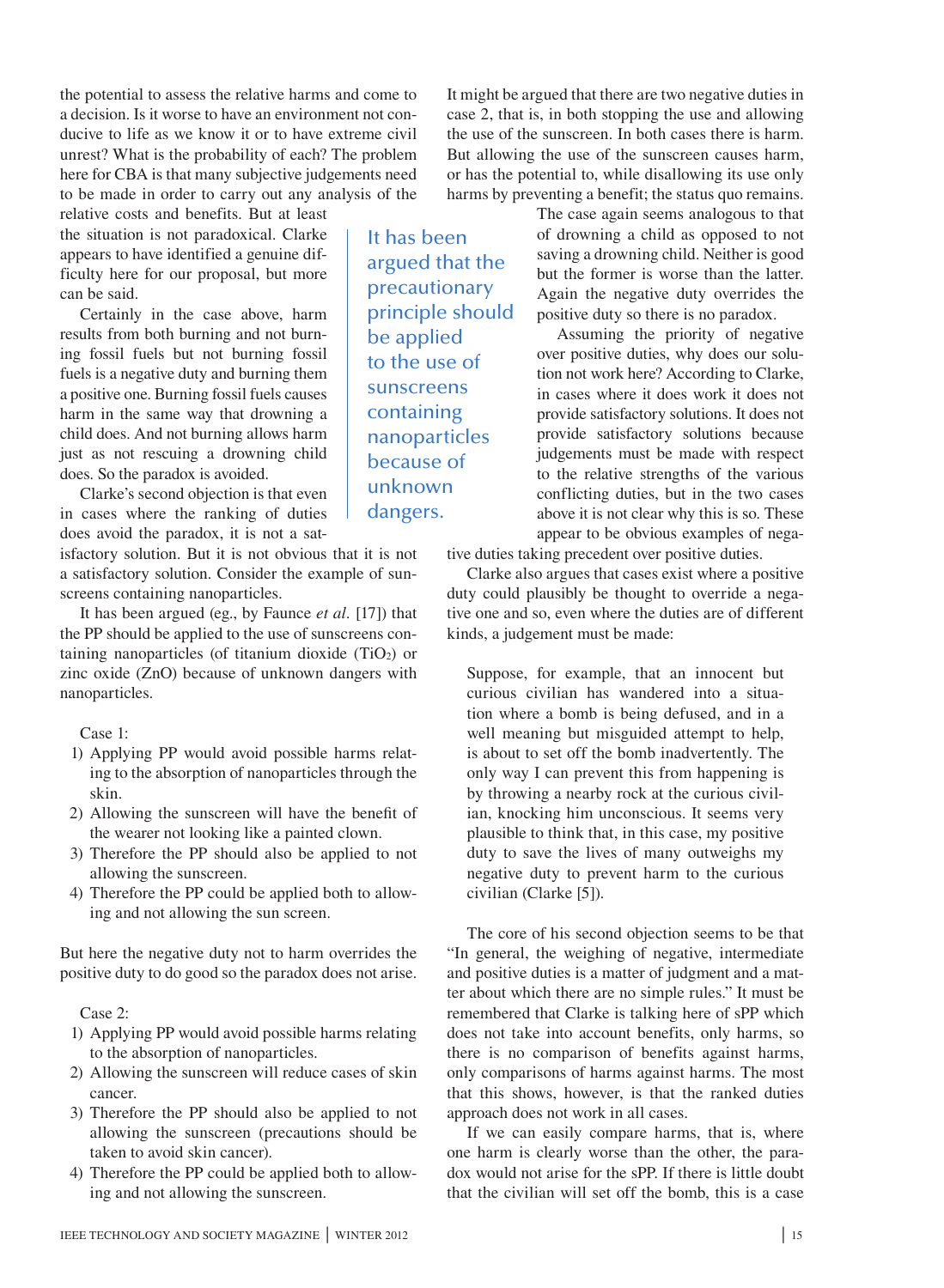where the PP, strong or weak, is most likely unnecessary. If reasonable doubt does exist, it may be applied but because the one harm is so much greater than the other, the positive duty could override the negative. This however does nothing to undermine the ranked duties approach in cases where the harms cannot be easily compared.

Clarke is right in arguing that the ranked duties solution does not work in all cases but it does not follow that in all of those cases in which it does not, PP falls to the paradox (as we have just seen).

Consider a different case: that of the volcanic eruption in Iceland that caused the decision to ground flights in Europe. Airports affected by the cloud of volcanic ash were closed very quickly, not because there was strong evidence that the cloud was dangerous to aircraft but because there was a credible risk that it was. In the past the engines of a plane flying through such a cloud had stopped and the manufacturers of the engines believed that the ash did pose a risk to the engines.

This appears to be a clear case of an application of

the strong PP (sPP). If it is an application of sPP then, according to Clarke, a paradox is involved if both closing and not closing the airports causes harm. This is the case so the ranking of duties will not help. Both closing and not closing the airports are negative duties because both actions cause harm or have the potential to cause harm. Closing the airports caused inconvenience to thousands of travellers but more importantly, led to substantial financial losses to airline companies and to many other businesses that relied on airline passengers and freight.

The harms caused by closing or not closing airports however, are quite different. Apart from passenger inconvenience which, while immediate, was

relatively trivial, the harm caused by closing the airports was longer term. The potential harm of not closing them was immediate and serious; planes crashing and many people being killed. Where the only options are causing immediate serious harm and longer term serious harm, the sensible action is surely, other things being equal, to do that which results in longer term harm and minimizes the immediate threat. More time is available to take actions to mitigate the longer term problems. So in at least in some cases where the ranking of duties will not solve the paradox, the immediacy of the potential harms can. Of course in situations where there is nothing to choose between harms, the PP is of no help but then neither is any other principle.

**Some Underlying Issues**

The previous discussion has done little more than provide a sketch of an argument and raise a number of issues requiring detailed examination. One of these concerns the distinction between sPP and wPP and the role of comparison, and another concerns duties. What is a duty and what gives it its force? Are the different types of duties really of different strengths? We will briefly consider the sPP/wPP distinction and just the question of the relative strengths of different duties. A third is the relationship between the PP and CBA on the one hand and moral theories on the other.

First, one of Clarke's worries about the PP is that the strong version, sPP, does not take benefits into account and just focuses on harms. The other side of that worry is that if it does take benefits into account and compares those with the harms, wPP adds nothing useful to CBA. Per Sandin [18] argues that common-sense reasoning is in line with the PP and attempts to demonstrate this with the example of not drinking water from a stream given the chance

that it could be contaminated by a dead animal upstream. Clarke counters this by arguing that there may well be an unconscious weighing up of costs and benefits so it might not be a case of just considering harms and therefore not the same as the PP, at least not the same as sPP.

Consider the sunscreen case again. The immediate problem is whether or not the nanoparticles will cause harm. Without its use the rate of skin cancer will not change from its current level. So the PP is applied. Applying it does not mean that the sunscreen will never be used. It is just taken off the market until the risks have been adequately tested and until, perhaps, a CBA has been conducted to see if indeed the ben-

efits outweigh the harms. Rough assessments or comparisons can be made without full-blown CBAs. This is just acting carefully and not with bravado. Suppose that while driving on a two lane road I want to overtake a car traveling slowly. To do so I must move over into the lane of oncoming traffic and that entails some risk. Acting with precaution does not imply that I make no assessment of the risks and benefits but neither does it imply that I undertake more than a very rough and ready assessment. I wait until I can see a long stretch of road in front of me that is free of oncoming cars and I overtake safely. The PP, strong or weak, must allow this kind of assessment if there is to be any force in acting carefully or with precaution in any situation. And it is not clear that it is just a version

duties solution does not work in all cases but it does not follow that in all of those cases in which it does not work, that the precautionary principle falls to the paradox.

The ranked